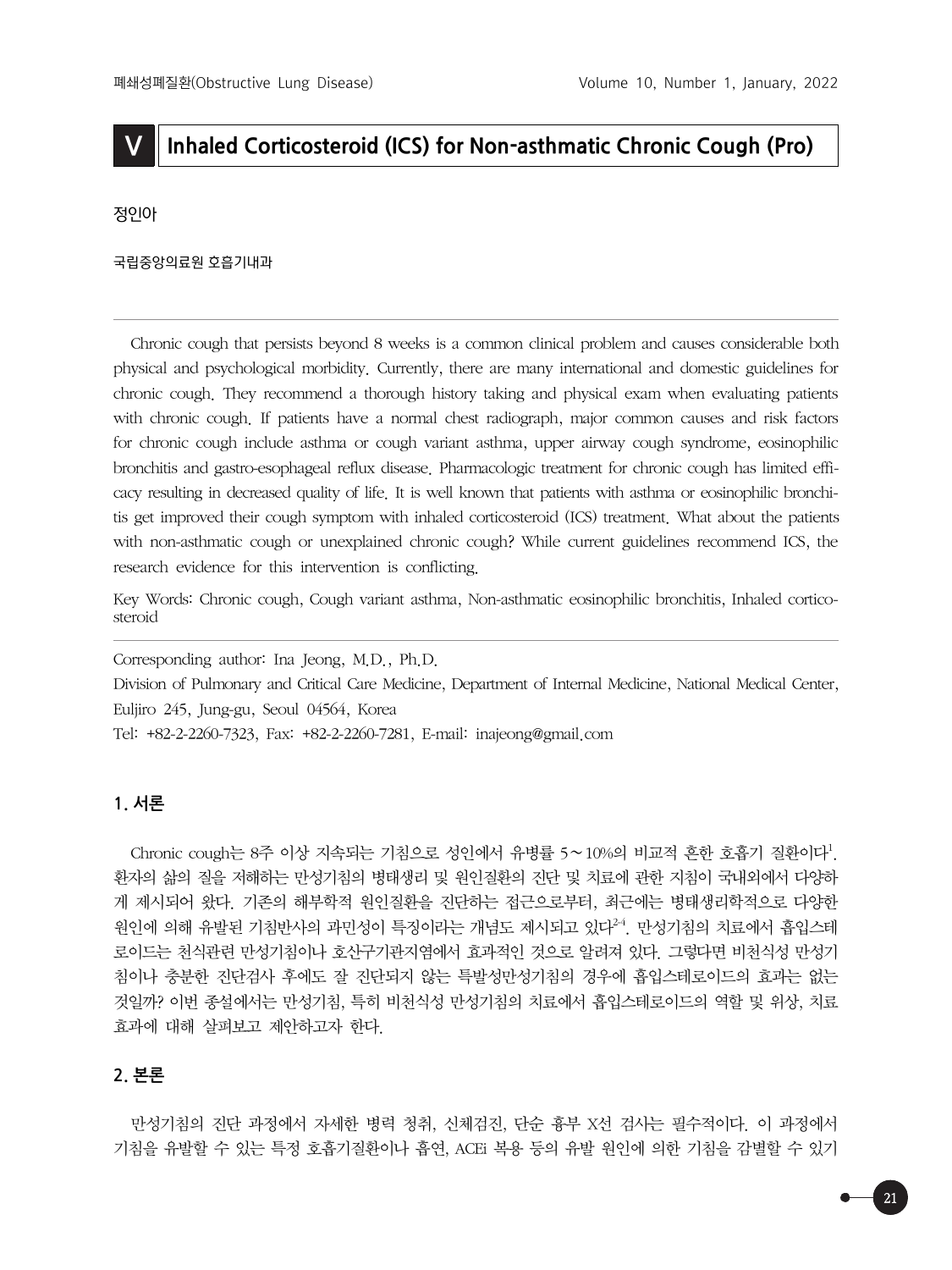때문이다<sup>57</sup>. 단순 흉부 X선 검사가 정상인 경우 만성기침의 원인으로 상기도기침증후군, 기침형 천식, 위식도역 류질환 등의 유병률이 흔하다. 따라서 흉부 X선 검사가 이상이 없는 환자에서는 다음으로 천식과의 관련성 및 호산구성 기도질환과의 관련성 여부를 평가하여 이들 질환을 감별하는 것이 중요하다. 호산구성 기도질환에 는 기관지천식, 기침변이형 천식, 호산구기관지염 등이 포함되고, 그 외에는 호산구 염증과 관련없는 기관지염 과 특발성만성기침이 있겠다. 위식도역류질환에 의한 만성기침의 경우 전체의 5∼10% 정도로 추정하나 ICS의 효과를 보기 위한 연구는 거의 없어 제외하고 상기도기침증후군, 비천식성 호산구기관지염에 의한 만성기침 및 특발성만성기침에서 ICS의 효과를 살펴보도록 하겠다.

### **1) 상기도기침증후군**

만성부비동염에서 intranasal steroid는 전통적으로 효과적임이 알려져 왔고, 내과적 치료 option으로 제시되 고 있다<sup>8.9</sup>. 우리나라 만성기침의 치료 연구에서도 부비동염의 경우 전체의 15% 정도였고, ICS의 효과가 90%에 서 있음을 보여주었다<sup>10</sup>. 또한 흉부엑스레이 및 메타콜린유발검사에서 다른 질환을 배제한 만성기침환자에서, 최종 진단으로 상기도기침증후군 및 특발성기침으로 진단한 환자들에서 2주 동안 ICS치료를 했을 때 큰 부작용 없이 개선을 보여준 연구도 있다<sup>11</sup>. 결핵및호흡기학회에서는 상기도기침증후군 환자에서 기침의 호전을 위해 비강분무스테로이드제와 경구항히스타민제 사용을 권장한다<sup>6</sup>.

#### **2) 호산구성기도질환**

스테로이드의 경험치료로 반응을 보이는 만성기침의 경우 호산구염증이 기도에 존재하는 지표라는 전문가 의견이 발표된 바 있다4,12. 호산구 기도질환은 보고마다 다르나 만성기침의 원인으로 5%에서 많게는 13% 정도 에서 보고하고 있다13,14. ACCP guideline에서는 eosinophilic airway disease를 아토피, 기도과민성, 기침반사 증가, 객담호산구 증가 등, 여러 특성에 의해 분류하여 진단에 도움을 받고자 하였고, 이들 질환군의 공통적인 특징은 스테로이드에 치료효과가 좋다는 것이다15. 이들 중 천식 및 기침형 천식을 제외한 non-asthmatic eosinophilic bronchitis (NAEB, 비천식성호산구기관지염)은 기도내 호산구염증을 증명해서 진단한다. 진단기준은 정상 폐기능검사 결과 및 기도과민성이 없는 환자에서 유도객담검사에서 호산구 수치가 3% 이상, 최근에는 FENO 검사에서 30 ppb 이상으로 상승된 경우로도 진단하며, 유발 원인은 미상이나 occupational sensitizer 또는 inhaled allergen에 노출과 관련된 기도염증이라는 가설이 있다<sup>13</sup>. 면역병리적으로 호흡기계 샘플에서 eosinophilia 소견이 관찰되며 기저막비후 소견이 특징이다. 임상경과는 비교적 양호하여 10년간 관찰하였을 때 대부분 호전되었으나, 일부에서 기도과민성으로 진행한다는 보고도 있다<sup>13,15</sup>. 성인 NAEB 환자를 대상으로 ICS 및 bronchodilator, leukotriene receptor antagonist (LTRA), oral steroid 등의 치료제를 사용했을 때 기침의 호전을 판정하고자 한 메타분석연구를 살펴보면 ICS로 치료했을 때 cough severity score인 cough VAS score가 대부분 감소된다는 6개 연구였고, LTRA 추가 여부와 관계없이 budesonide를 투약한 양 군에서 모두 기침점수가 감소했다16. 따라서 ACCP guideline 및 호흡기학회 기침지침 모두 호산구기관지염에 의한 만성기침의 일차치료 로 흡입스테로이드를 권고하고 있다<sup>6,16</sup>.

## **3) 특발성/난치성 만성기침**

Unexplained cough 또는 idiopathic cough에 대해 2016년 CHEST 지침에서 기도과민성과 호산구염증이 없는 경우 ICS를 처방하지 않을 것을 전문가 의견으로 권고한 바 있다<sup>17</sup>. 그러나 그 근거가 된 연구는 여러 가지 약점을 가지고 있는데 연구 참가자 수가 적고(N=44), 장기간 기침 환자(대조군 11.8년, budesonide군 9.8년)를 포함했기 때문일 수 있다<sup>18</sup>. 또한 스테로이드 치료에 내성을 보이는 호중구성 기도 염증을 가지고 있을 확률이 높은 ex-smoker가 각 군에 29%, 26%였으며, 2주 치료 후 cough VAS score가 기저 대비 50% 이하로 줄어드는 환자의 숫자는 budesonide 투여군에서 19%, 위약군에서는 0% 빈도로 관찰되어 ICS군에서 임상적인 기침 개선을 경험하는 환자들이 통계적으로 유의하게 많았는데도(p=0.028, chi-square test) 논문에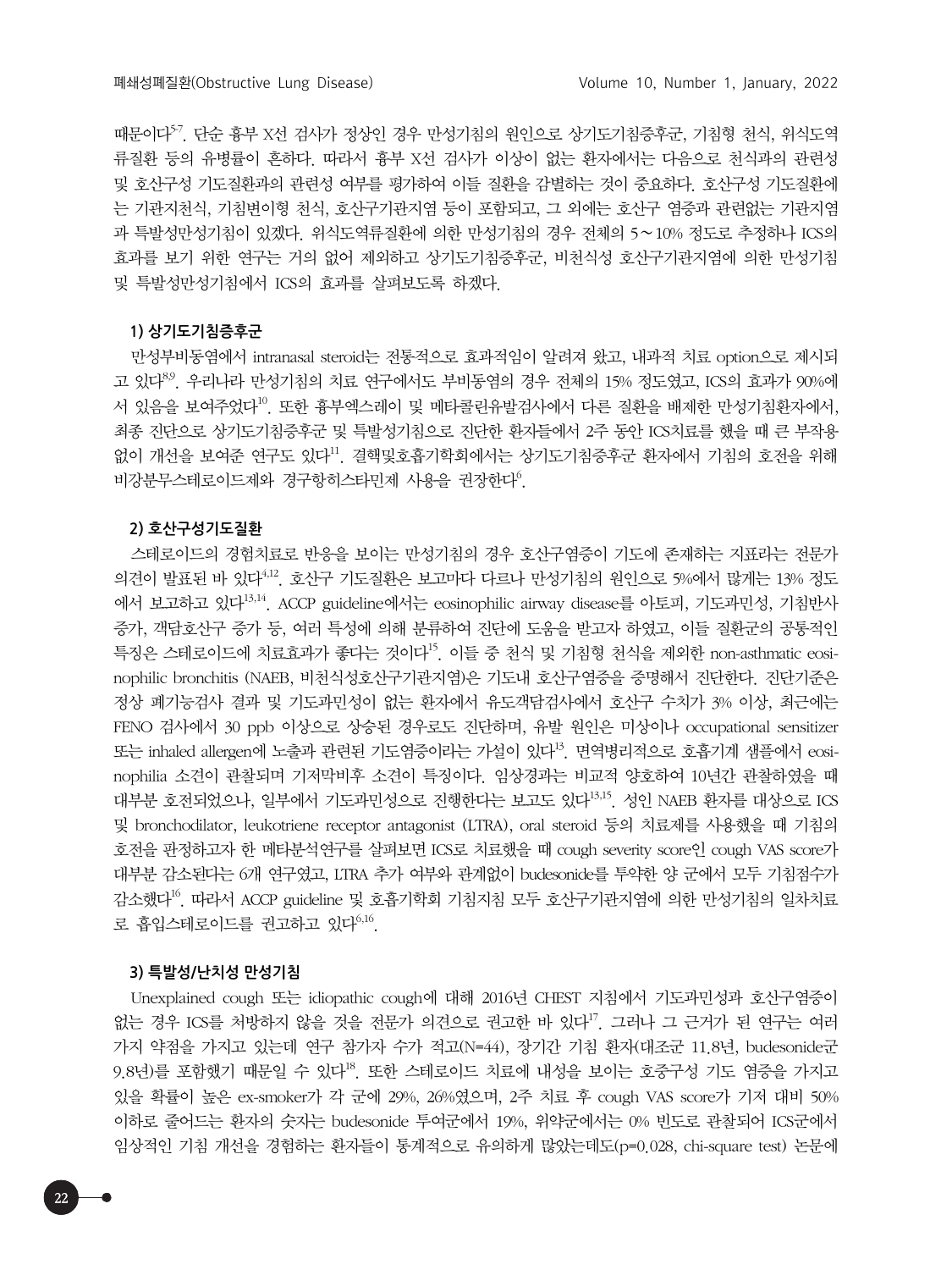이를 명시하지 않았다<sup>19</sup>. 그리하여 이 권고사항은 그 근거가 미약하며 또한 동일한 ACCP 지침의 두번째 권고사 항으로 therapeutic corticosteroid trial을 시도해볼 것을 권고하고 있어 모순된다고 할 수 있다<sup>17</sup>. 우리나라에서 시행된 연구로는 특발성만성기침 환자에서 큰 부작용 없이 흡입스테로이드 치료효과를 보여주었고<sup>11</sup>, 또다른 연구에서 특발성만성기침에서 흡입스테로이드와 코데인의 효과를 2주간 치료 뒤 비교했을 때 양 군에서 잔여기 침분율 유의한 차이가 없었고, 부작용은 유의하게 코데인 군에서 많았다<sup>20</sup>. 서양에서 시행된 연구로는 2004년 Chaudhuri 등이 발표한 논문에서 88명의 비특이적 만성기침 환자에서 단기간 동안 고용량 흡입형 코르티코스테 로이드(fluticasone 500 mg 하루 2회)를 2주간 투약하였을 때 cough VAS score가 유의하게 개선되는 효과를 보였다21. 또한 2007년 Ribeiro 등의 연구에서도 고용량 흡입형 코르티코스테로이드(beclomethasone 500 mg 하루 3회)를 2주간 투약하였을 때 cough VAS score와 증상 일기(symptom diaries) 점수가 유의하게 호전되는 효과를 보였다<sup>22</sup>. 메타분석연구에서는 분석에 포함된 연구들의 특성이 너무 다양하다는 약점은 있지만, 역시 만성기침에서 ICS의 적절한 치료효과를 보여주었다<sup>23</sup>. 이와 같이 많은 연구들에서 기도과민성과 호산구염증이 증명되지 않거나 불분명한 환자들이 ICS에 효과가 보이는 경우가 있었고, 일선 진료 현장에서 모든 검사를 시행할 수는 없기 때문에 이러한 therapeutic ICS trial을 권고했을 것으로 보인다.

# **3. 결론**

흡입스테로이드는 여러 연구에서 천식을 비롯한 호산구기도질환 뿐만 아니라 상기도기침증후군 및 비천식성 기관지염, 특발성만성기침에서도 특기할 만한 부작용 없이 증상 호전 효과를 보여주었다. 단기간의 흡입스테로 이드는 부작용은 적은 반면에 비용/효과 면에서 우수한 효과를 기대할 수 있다. 따라서 비천식성 만성기침 환자에서 흡입스테로이드는 효과적인 경험적 치료제로 고려될 수 있겠다.

## **References**

- 1. Song WJ, Chang YS, Faruqi S, Kim JY, Kang MG, Kim S, et al. The global epidemiology of chronic cough in adults: a systematic review and meta-analysis. Eur Respir J 2015;45:1479-81.
- 2. Chung KF, Pavord ID. Prevalence, pathogenesis, and causes of chronic cough. Lancet 2008;371:1364-74.
- 3. Song WJ, Chang YS, Morice AH. Changing the paradigm for cough: does 'cough hypersensitivity' aid our understanding? Asia Pac Allergy 2014;4:3-13.
- 4. Morice AH, Millqvist E, Belvisi MG, Bieksiene K, Birring SS, Chung KF, et al. Expert opinion on the cough hypersensitivity syndrome in respiratory medicine. Eur Respir J 2014;44:1132-48.
- 5. Irwin RS, Baumann MH, Bolser DC, Boulet LP, Braman SS, Brightling CE, et al. Diagnosis and management of cough executive summary: ACCP evidence-based clinical practice guidelines. Chest 2006;129:1S-23S.
- 6. Joo H, Moon JY, An TJ, Choi H, Park SY, Yoo H, et al. Revised Korean cough guidelines, 2020: recommendations and summary statements. Tuberc Respir Dis (Seoul) 2021;84:263-73.
- 7. Morice AH, Millqvist E, Bieksiene K, Birring SS, Dicpinigaitis P, Domingo Ribas C, et al. ERS guidelines on the diagnosis and treatment of chronic cough in adults and children. Eur Respir J 2020;55:1901136.
- 8. Benninger MS, Anon J, Mabry RL. The medical management of rhinosinusitis. Otolaryngol Head Neck Surg 1997;117:S41-9.
- 9. Dijkstra MD, Ebbens FA, Poublon RM, Fokkens WJ. Fluticasone propionate aqueous nasal spray does not influence the recurrence rate of chronic rhinosinusitis and nasal polyps 1 year after functional endoscopic sinus surgery. Clin Exp Allergy 2004;34:1395-400.
- 10. Lee KH, Jang SH, Lee JH, Eom KS, Bahn JW, Kim DG, et al. The role of inhaled corticosteroid in the management of chronic cough. Tuberc Respir Dis 2006;60:221-7.
- 11. Hong JY, Kim JH, Park S, Hwang YI, Jung KS, Jang SH. Efficacy and predictors of response to inhaled cortico-